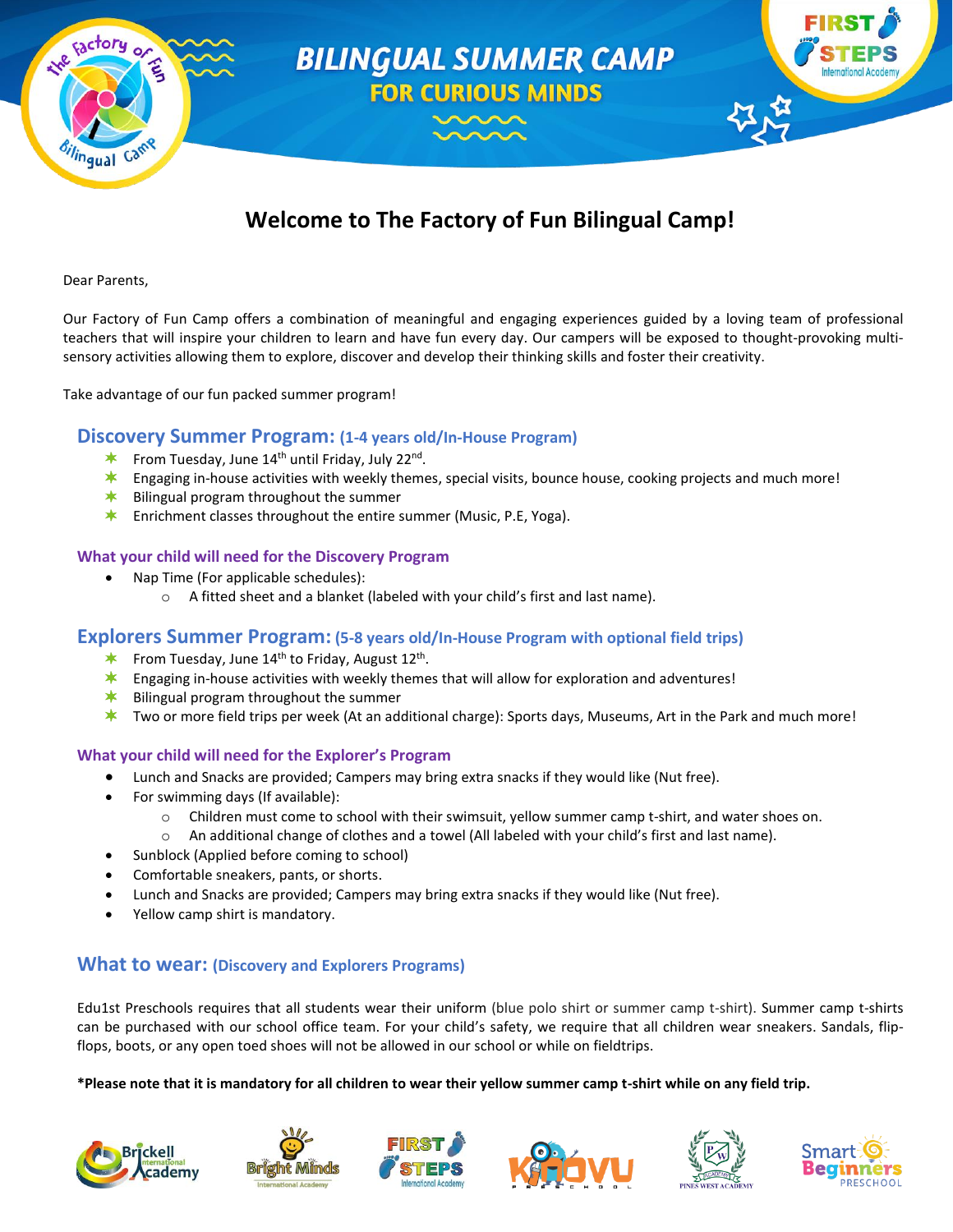

# **BILINGUAL SUMMER CAMP FOR CURIOUS MINDS**



#### **Important Information:**

- **•** The start date for the program is Tuesday, June 14<sup>th</sup>.
- We will be closed on Monday July 4<sup>th</sup> in observance of Independence Day and the week between Monday July 25<sup>th</sup> and Friday July 29th for teachers' planning and training.
- Be sure to read all summer policies attached to this form including our school's parent handbook/statement of policies that will be sent once your child is registered in our program.
- To ensure your child's place in our Program, complete and return this Registration Form (Non-refundable Registration Fee). In addition, you must make a \$25 deposit for each week that you register your child. (Non-refundable). The \$25 deposit will be accredited to your weekly tuition, at the start of each week parent's will just be paying the difference.
- Tuition must be paid in full by Friday prior to the start date.
- Any changes to your child's registration must be informed to the school office one week in advance.
- All Field Trips are subject to change.
- Explorers Field trips are paid in addition to the weekly fee.
- The weeks of June 14<sup>th</sup> to June 17<sup>th</sup> and July 5<sup>th</sup> to July 8<sup>th</sup> the tuition fees will be prorated.

We hope to see your child in our summer program this year! Please feel free to contact the school if you have any additional questions.

Education First Inc. Administration [info@thefactoryoffun.com](mailto:info@thefactoryoffun.com) [www.thefactoryoffun.com](http://www.thefactoryoffun.com/)











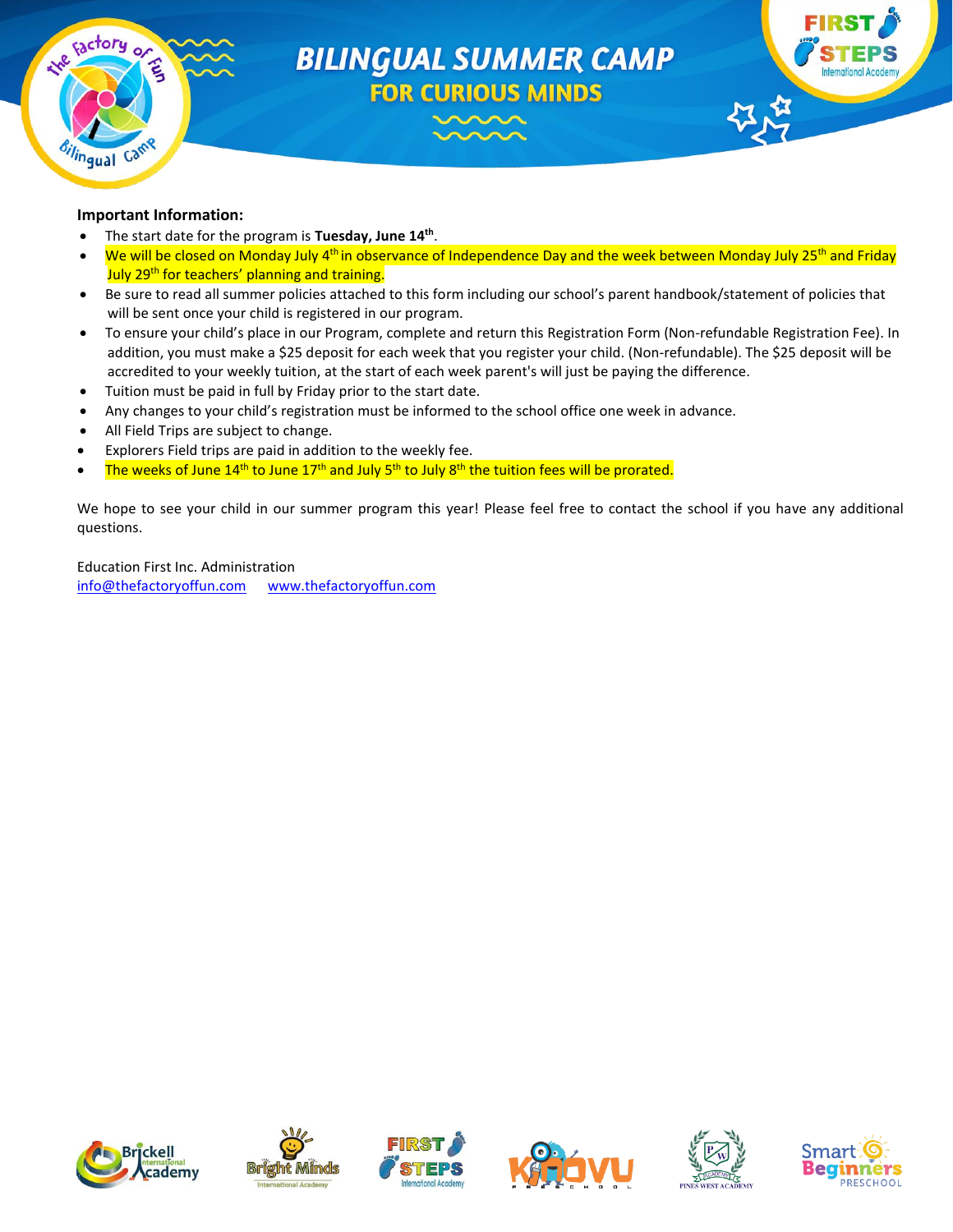

E-mail:

# **REGISTRATION FORM Enrollment Date:**  $\frac{1}{2}$

| DOB: | Child 3:    | DOB: |
|------|-------------|------|
| DOB: | Child 4:    | DOB: |
|      |             |      |
|      | Home Phone: |      |
|      | Mobile:     |      |
|      | Phone:      |      |
|      |             |      |
|      | Mobile:     |      |
|      | Phone:      |      |
|      |             |      |

#### **Emergency Contact Numbers & Pickup Authorization**

| Name | Phone | Relationship |
|------|-------|--------------|
| Name | Phone | Relationship |
| Name | Phone | Relationship |

#### **Please check offthe week(s) your child will attend and select the program**

#### **(D: Discovery, E: Explorer):**

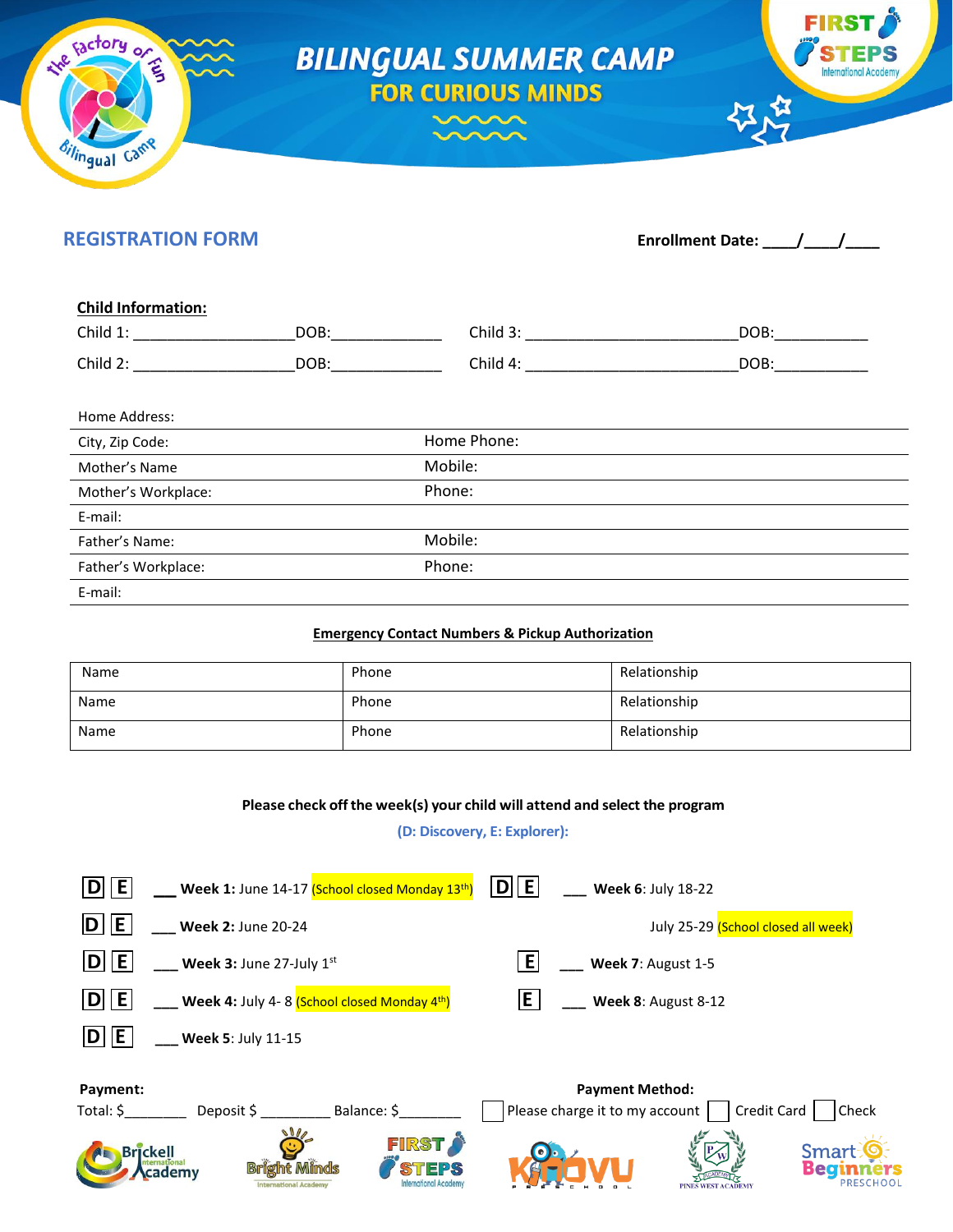

# **Media release Form**

| -<br>ate:<br>L<br>н.<br>uw. |  |  |
|-----------------------------|--|--|
|-----------------------------|--|--|

\$15 T-Shirt Fee (non-refundable)

I, the undersigned, do hereby grant permission to Education First Inc their representatives and employees (DBA Brickell International Academy) the right to take and use photographs for myself and my child/children and/or videos, audio recordings as well as of recorded oral descriptions and their school projects. I authorize Education First Inc to copy, transfer, use and publish, on paper or electronically.

I agree Education First Inc. can use the images and/or video taken of my child with or without his name, for whatever legal use, including for example, publicity, illustration, advertisement, printed materials such as brochures and newsletters, books, internet, websites, videos, and digital images.

I waive any right to originals or copies of those media and to inspect or approve the media and their use by Education First. I also waive, in consideration of my child's/children's participating in the event, any claim I or my child/children may have, whether now or in the future, against Education First or any third party relating to their use of media, including any right to payment, royalty or any other compensation.

| Camper's name(s):                |  |
|----------------------------------|--|
| Mother/Legal Guardian Signature: |  |

Father/Legal Guardian Signature:

# **T-Shirt Order Form**

|                                                                                                                                                                                                                                                                                                |                              |                    | Date: $/$ /                              |
|------------------------------------------------------------------------------------------------------------------------------------------------------------------------------------------------------------------------------------------------------------------------------------------------|------------------------------|--------------------|------------------------------------------|
|                                                                                                                                                                                                                                                                                                |                              |                    |                                          |
|                                                                                                                                                                                                                                                                                                |                              |                    |                                          |
|                                                                                                                                                                                                                                                                                                |                              |                    |                                          |
| Please check T-Shirt Size and Quantity:<br>$4T$ $6T$ $1$<br><b>YS</b> and the set of the set of the set of the set of the set of the set of the set of the set of the set of the set of the set of the set of the set of the set of the set of the set of the set of the set of the set of the |                              |                    |                                          |
| Payment:<br>Check:<br>Debit / Credit Card: [                                                                                                                                                                                                                                                   | Add to my Account:           |                    |                                          |
| Brickell<br><b>Bright Minds</b><br><b>International Academy</b>                                                                                                                                                                                                                                | <b>FIRST</b><br><b>STEPS</b> | PINES WEST ACADEMY | <b>Smart</b><br>Begi<br><b>PRESCHOOL</b> |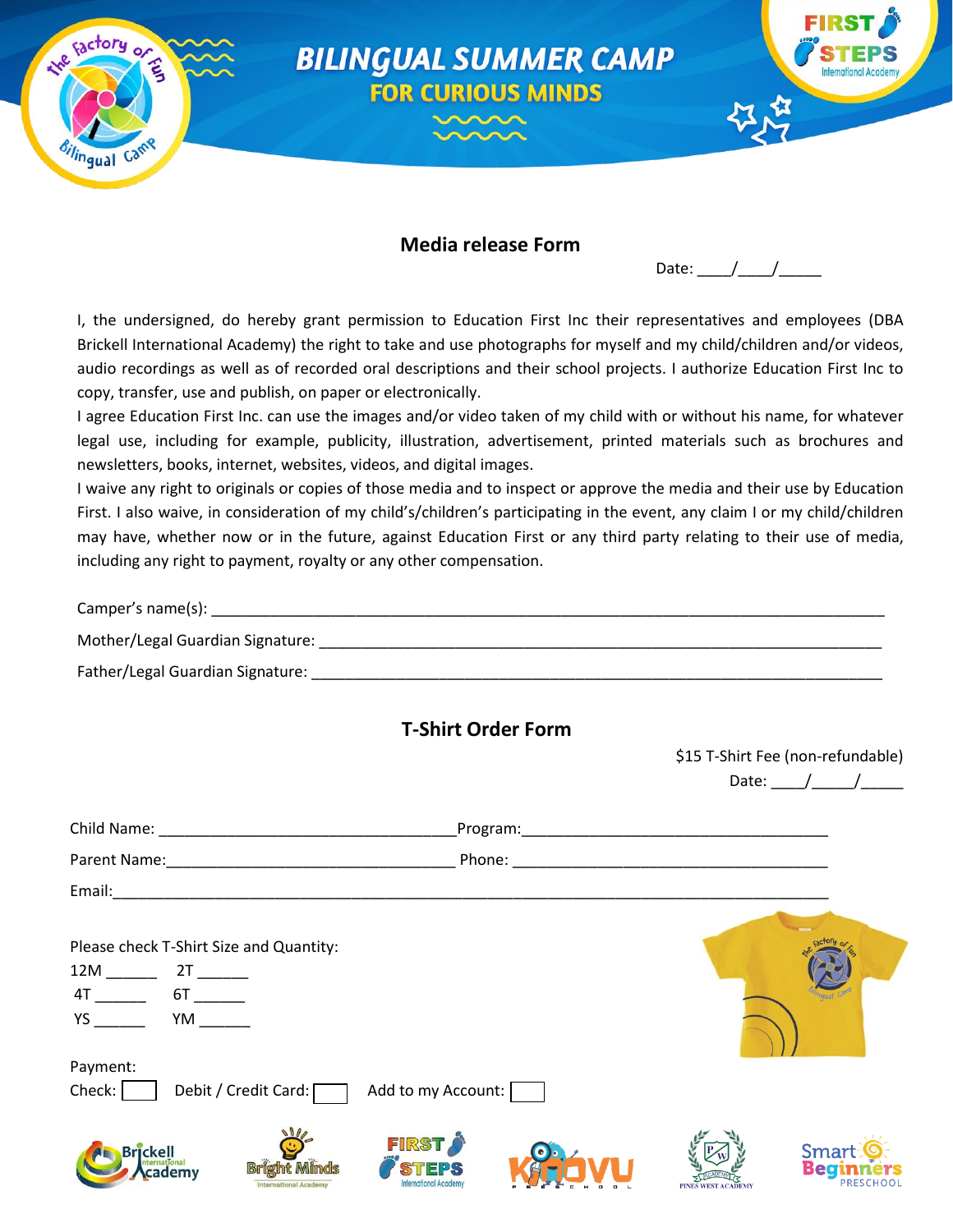

# **Medical Authorization Form**

I hereby grant permission for the same of the same of the play in the play (child's name) to use all the play equipment and participate in all activities at Edu1st.Preschools. In the event of any extreme medical situation, as deemed by the Owners or Acting Director, paramedics or medical personnel will be notified immediately to escalate medical attention for the child. All efforts will be made to notify the parents or guardian, immediately, as well. Due to insurance, injured or ill children must be transported to a hospital, when necessary, by paramedics or ambulance. The child cannot be transported by the school van or school personnel.

| List all allergies:<br>List all medical conditions:<br>2. |  | (child's name) |
|-----------------------------------------------------------|--|----------------|
|                                                           |  |                |
|                                                           |  |                |
|                                                           |  |                |
|                                                           |  |                |
|                                                           |  |                |
|                                                           |  |                |
|                                                           |  |                |
|                                                           |  |                |

### **In an extreme emergency the 911 rescue services will decide the Hospital the child will be taken to, depending on each situation.**

Upon immediate need for medical attention for your child, the undersigned hereby gives consent to any x-ray examinations, anesthetics, medical or surgical diagnosis or treatment, and hospital care to be rendered to said minor upon the advice of a physician and / or surgeon licensed under the provisions of the **Medical Practice Act**.

The undersigned further authorizes the above-named school to have the above-named minor released into the custody of its representative, should hospital care no longer be required.

# **THIS FORM IS TO BE USED ONLY IN AN EXTREME EMERGENCY.**

Parent's or Legal Guardian's Signature departure descriptions of the Date







\_\_\_\_\_\_\_\_\_\_\_\_\_\_\_\_\_\_\_\_\_\_\_\_\_\_\_\_\_\_\_\_\_\_\_\_\_\_\_\_\_\_\_\_\_\_ \_\_\_\_\_\_\_\_/\_\_\_\_\_\_\_\_/\_\_\_\_\_\_\_\_\_\_\_



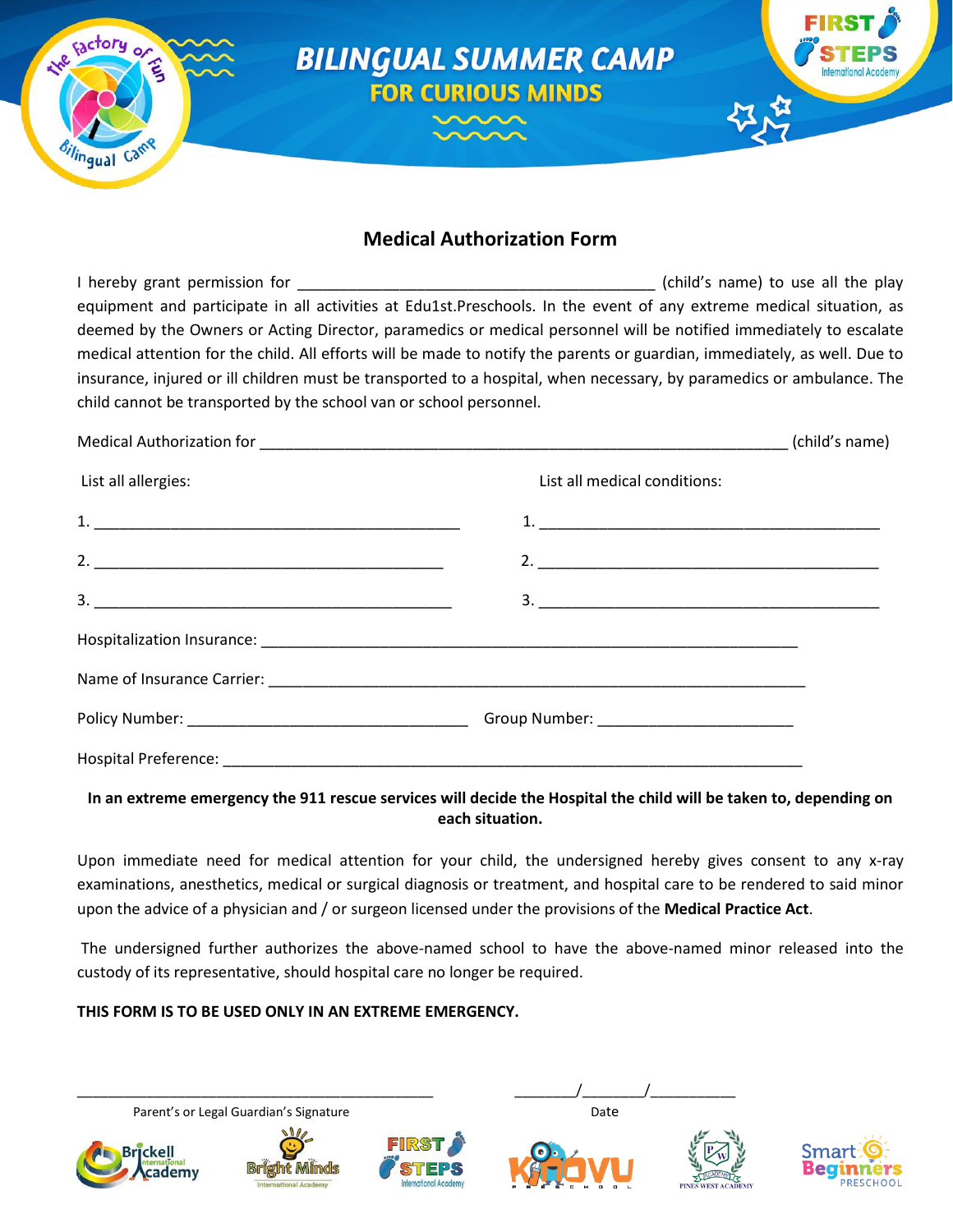

# **Physical Activity Participation Form**

I, \_\_\_\_\_\_\_\_\_\_\_\_\_\_\_\_\_\_\_\_\_\_\_\_\_\_\_\_\_, give permission to my son/daughter\_

\_\_\_\_\_\_\_\_\_\_\_\_\_\_\_\_\_\_\_\_\_\_\_\_\_\_\_\_\_ \_\_\_\_\_\_\_\_\_\_\_\_\_\_\_\_\_\_\_\_\_\_\_\_\_\_\_\_\_

to participate in indoor physical activities such as, but not limited to: jumping, crawling, marching, dancing, balancing, and sliding for periods scheduled throughout the day and the daily routine. I also permit my child to participate in outdoor activities such as, but not limited to: climbing, running, pushing/pulling/riding cars, sliding, jumping, rolling, running, jogging, throwing/catching balls, jumping rope, and riding tricycles for 30-minute periods during recess. I acknowledge that the institution provides physical activities in both included and extracurricular classes such as, but not limited to: Physical Education (P.E.) Soccer, Basketball, and Tennis at their scheduled days/times. Lastly, I am aware that it is my responsibility to follow the school's dress code when sending my child to school daily, as outlined in the parent handbook. For safety reasons, it is mandatory to send my child to school in a khaki or navy shorts or pants and a Summer of Fall uniform shirt. Students are not allowed wear flip-flops, jellies, sandals, or boots to school. It is strongly suggested to send my child to school in shoes that are appropriate for the physical activities outlined in this participation form, such as sneakers.

Parent / Guardian Name **Parent / Guardian Signature** Parent / Guardian Signature











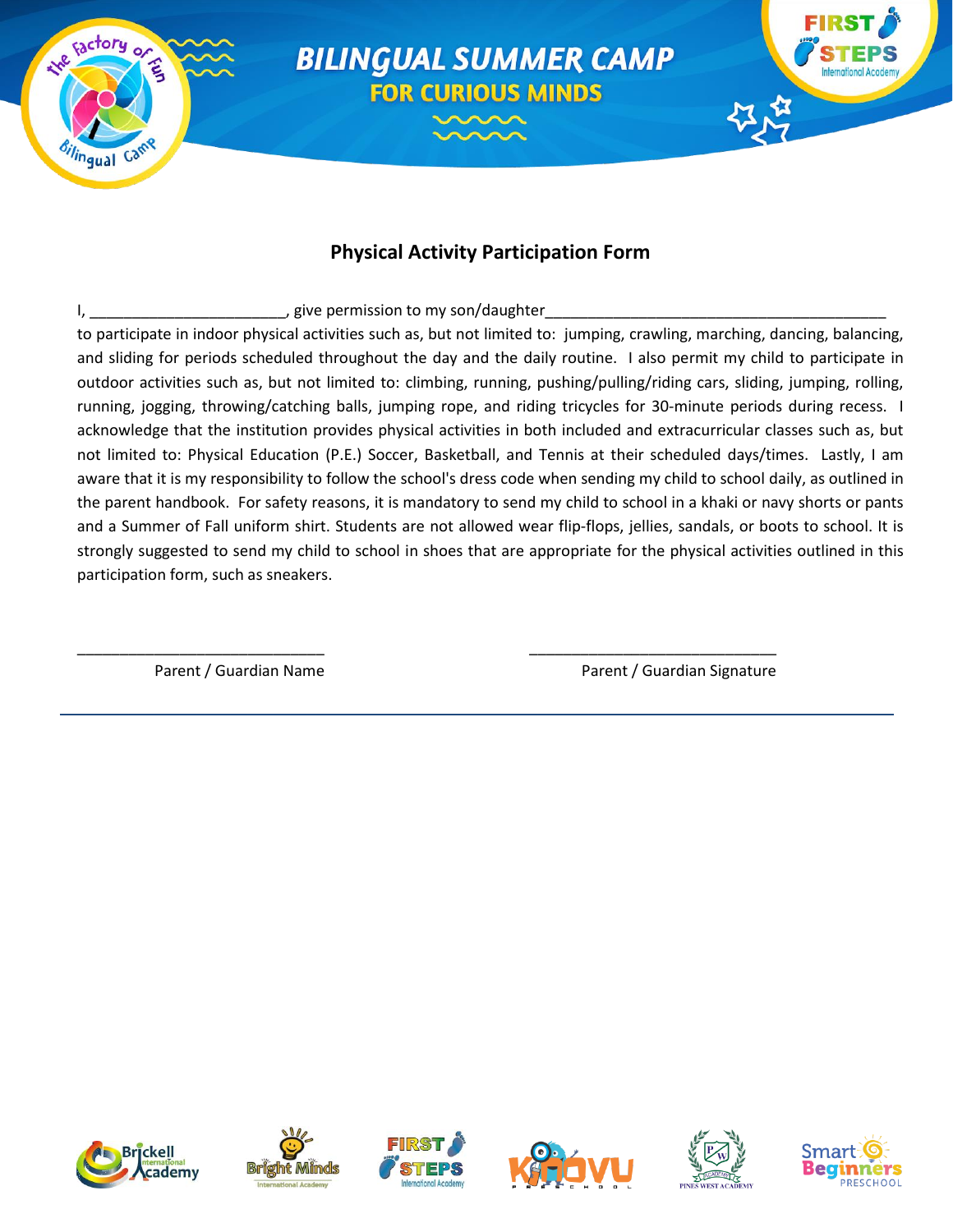

# **Summer Camp Acknowledgement Form 2022**

Please read and initial in each policy statement

\_\_\_\_\_**Sunscreen**: I am responsible for applying sunscreen on my child before he/she arrives to the school. I also, give permission to the school staff members to re-apply sunscreen on my child if necessary (sunscreen will be sent in the original bottle labeled with my child's first and last name).

\_\_\_\_\_**Insect Repellent**: If necessary, I give permission to the school staff members to apply insect repellant that I have provided (and sent in its original bottle labeled with my child's name). A #5 form must be completed and signed.

\_\_\_\_\_**Summer Calendar**: I have received the 2022 Summer Camp calendar and authorize my child to attend all the daily activities and the field trips chosen.

**\_\_\_\_\_Field Trips (Explorers/Traveler):** I give permission for my child to go on all scheduled field trips with the school. In addition, I understand that transportation will be provided for my child to and from the field trips. I understand that I will not be allowed to pick up or drop off my child on any field trip location.

\_\_\_\_\_**Seatbelts (Explorers/Traveler)**: Seatbelts must be always worn. Please speak with your child regarding this matter. If a child removes his/her seatbelt while the van/bus is moving, he/she will be suspended from the following trip. Teachers will review this agreement before all fieldtrips to make the children aware of the importance of ensuring their safety.

\_\_\_\_\_**Uniform**: To ensure the safety of your child, it is mandatory for your child to wear their summer camp t- shirt daily. If your child does not wear his/her shirt, one will be provided for him/her, and your account will be charged with the price of that new shirt.

**Parent Handbook/Statement of Policies:** I have received and read the Policy book and agree to all policies within the booklet.

I have read and understood the statements above and initialed where indicated.

Camper's name: \_\_\_\_\_\_\_\_\_\_\_\_\_\_\_\_\_\_\_\_\_\_\_\_\_\_\_\_\_\_\_Date: \_\_\_\_\_\_\_\_\_\_\_\_\_\_\_\_\_

Mother/ Legal Guardian Signature: \_\_\_\_\_\_\_\_\_\_\_\_\_\_\_\_\_\_\_\_\_\_\_\_\_\_\_\_\_\_\_\_\_\_\_\_\_\_\_

Father/ Legal Guardian Signature: